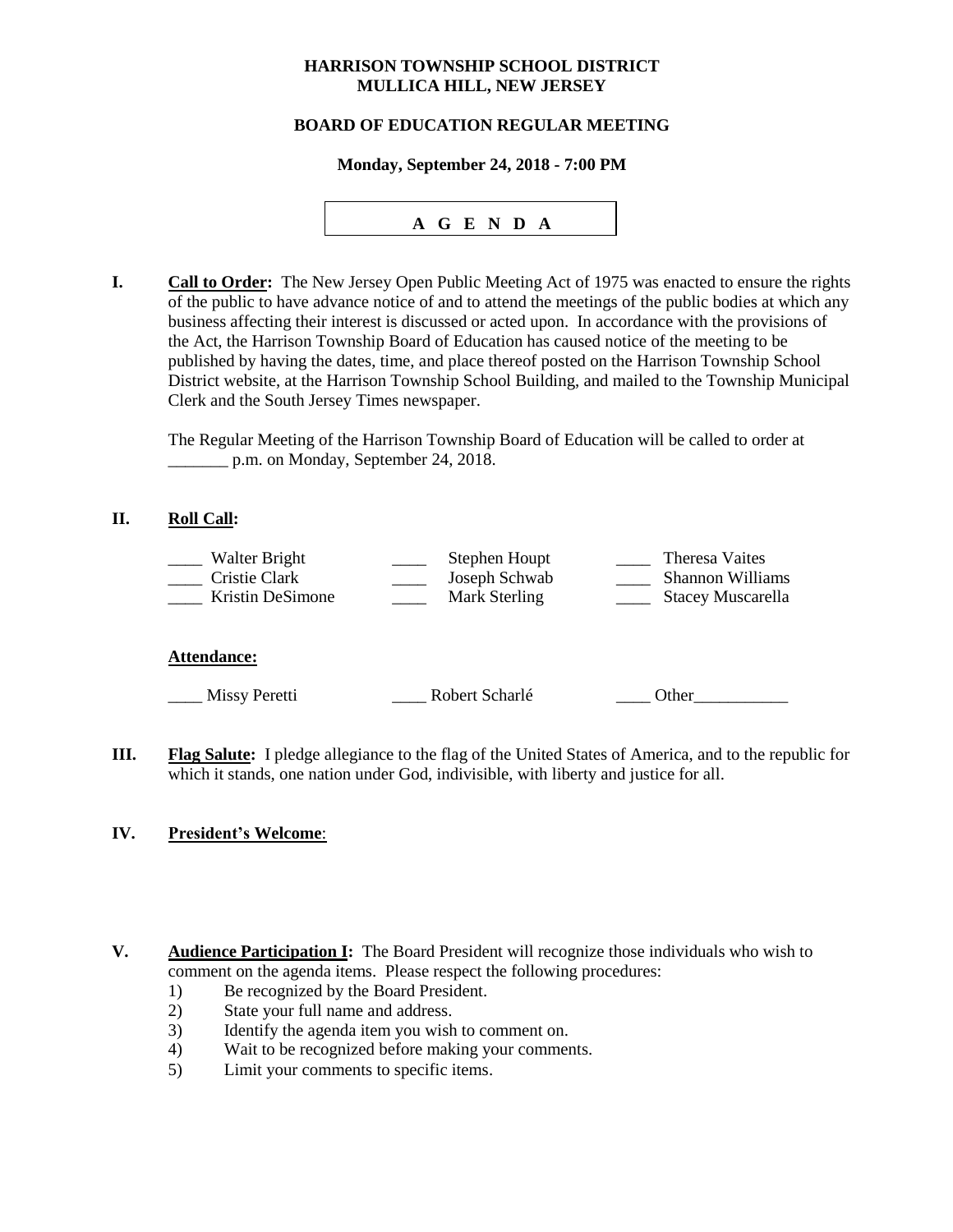### **VI. Approval of Minutes:**

It is recommended that the Board of Education approve the minutes of the following meetings:

1. Approval of minutes of the August 20, 2018 Regular Session of Board of Education Meeting. *(Attachment: Min. #1)*

**MOTION TO APPROVE: \_\_\_\_\_\_\_\_\_\_\_\_\_\_\_\_\_\_ SECOND: \_\_\_\_\_\_\_\_\_\_\_\_\_\_\_\_\_\_\_**

### **Roll Call:**

| Walter Bright    | Stephen Houpt | Theresa Vaites           |
|------------------|---------------|--------------------------|
| Cristie Clark    | Joseph Schwab | <b>Shannon Williams</b>  |
| Kristin DeSimone | Mark Sterling | <b>Stacey Muscarella</b> |

### **VII. Committee Reports**

- 1. Standing Committees
	- a. Finance Joe Schwab
	- b. Curriculum Stacey Muscarella
	- c. Personnel Shannon Williams
	- d. Negotiations Kristin DeSimone
	- e. Board Development Mark Sterling
- 2. Ad Hoc Committees
	- f. Public Relations Cristie Clark
	- g. School Safety *–* Stephen Houpt
	- h. Shared Services Stephen Houpt
	- i. Transportation Walter Bright
- 3. Delegate/Representative Reports (if any)

## **VIII. Correspondence:** *(Copies of Correspondence are included in Backup materials)*

1. Letter from Colleen Clement received August 28, 2018 re: resignation.

## **IX. Business Administrator's Report:**

#### A. Finance

It is recommended that the Board of Education approve the following action items:

- 1. Appropriation Adjustment Lists for July and August 2018. *(Attachment: Fin. #1a & 1b)*
- 2. Cash Reconciliation Report in accordance with 18A:17-36 and 18A:17-9 for the months of July and August 2018. The Cash Reconciliation Report and Secretary's Report are in agreement for the months of July and August 2018. *(Attachment: Fin. #2a & 2b)*
- 3. Board Secretary's Report in accordance with 18A:17-36 and 18A:17-9 for the months of July and August 2018. The Board Secretary certifies that no line item has been over expended in violation of N.J.A.C. 6A:23A-16.10 (c) 3 and that sufficient funds are available to meet the district's financial obligations for the remainder of the fiscal year. *(Attachment: Fin. #3a & 3b)*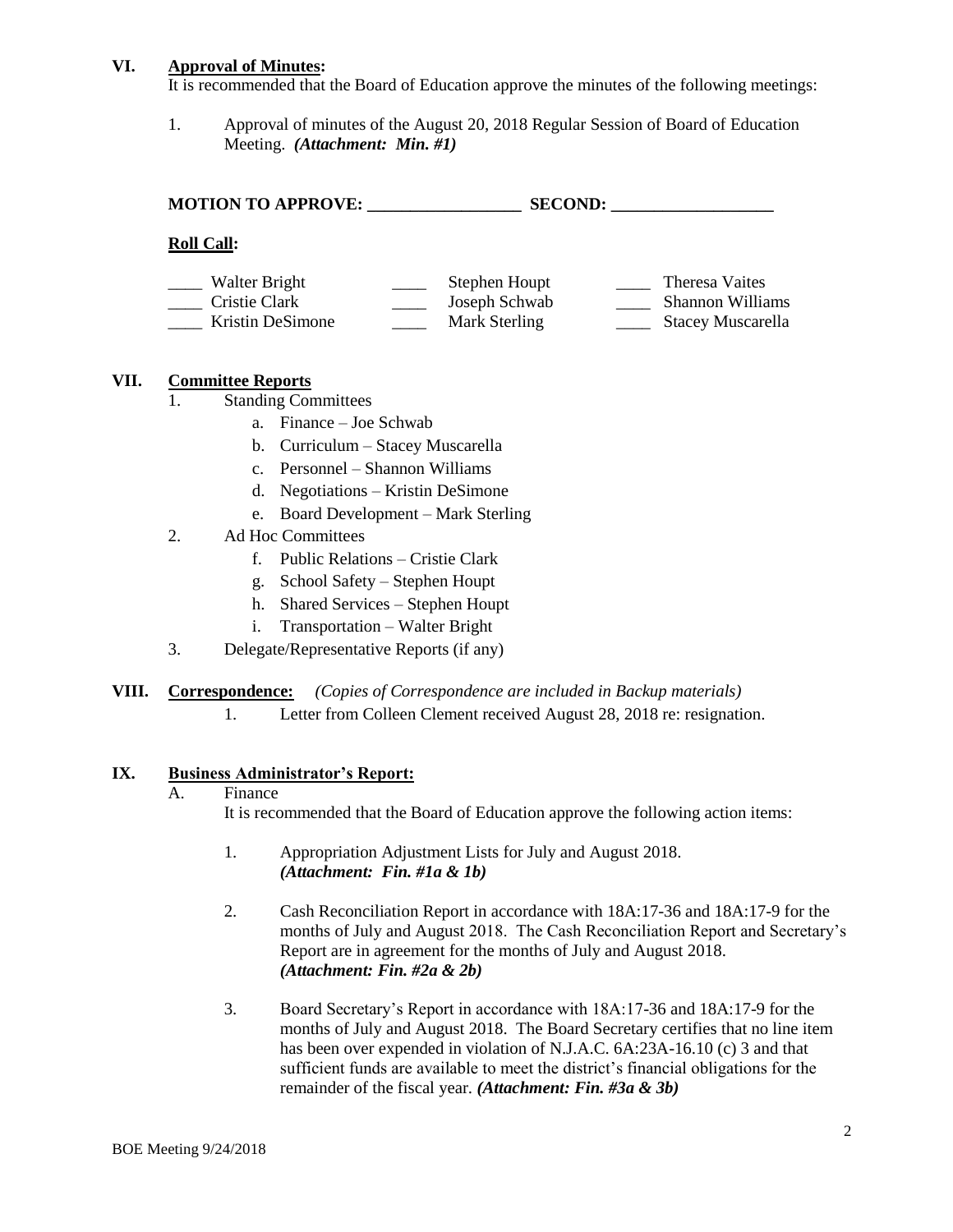- 4. Board Secretary in accordance with N.J.A.C. 6A:23A-16.10 (c) 2 certifies that there are no changes in anticipated revenue amounts or revenue sources.
- 5. Board of Education Certification pursuant to N.J.A.C. 6A:23A-16.10 (c) 4. We certify that after review of the Secretary's monthly financial report (appropriations section) and upon consultation with the appropriate district officials, that to the best of our knowledge no major accounts or fund has been over expended in violation of N.J.A.C. 6A:23-16.10 (b) and that sufficient funds are available to meet the district's financial obligations for the remainder of the fiscal year.
- 6. Payment of Bills.
	- a. July 2018 Ratified Bill List \$489,186.87 *(Attachment: Fin. #6a)*
	- b. August 2018 Ratified Bill List \$617,447.44 *(Attachment: Fin. #6b)*
	- c. September 2018 Bill List \$670,100.70 *(Attachment: Fin. #6c)*
	- d. September 2018 Capital Bill Project Bill List \$536,953.18  *(Attachment: Fin. #6d)*
	- e. September 2018 Bill List #2 \$12,546.12 *(Attachment: Fin. #6e)*
- 7. Approval required by the 2018-19 Nonpublic Technology Program of the Assurance that the Harrison Township School District will not reimburse the Friends School (Nonpublic School) directly. Gloucester County Special Services School District (GCSSD) will purchase the equipment order for the Friends School.
- 8. Approval of the 2018-19 Nonpublic Technology Program Agreement with Friends School (Nonpublic School). *(Attachment: Fin. #8)*
- 9. Approval for Gloucester County Special Services School District to provide Nonpublic Nursing Services for students enrolled in a nonpublic school within Harrison Township for the 2018-19 school year and the Rationale for Distribution of Funds.
- 10. Approval of agreement and resolution with Gloucester County Special Services School District to provide Nonpublic Chapter 192 & 193 Services for the 2018-19 school year to the students enrolled in nonpublic schools located in our school district.
- 11. Approval of the 2018-19 Nonpublic Security Program Agreement with Friends School (Nonpublic School). *(Attachment: Fin. #11)*
- 12. Approval to withdraw funds from the Maintenance Reserve for unanticipated driveway sub-base repairs in the amount of \$33,321.18. *(Attachment: Fin. #12)*

**MOTION TO APPROVE: \_\_\_\_\_\_\_\_\_\_\_\_\_\_\_\_\_\_ SECOND: \_\_\_\_\_\_\_\_\_\_\_\_\_\_\_\_\_\_\_**

## **Roll Call:**

Walter Bright \_\_\_\_\_\_ Stephen Houpt \_\_\_\_\_\_ Theresa Vaites<br>
Cristie Clark \_\_\_\_\_\_\_ Joseph Schwab \_\_\_\_\_\_ Shannon Willia \_\_\_\_ Cristie Clark \_\_\_\_ Joseph Schwab \_\_\_\_ Shannon Williams \_\_\_\_ Kristin DeSimone \_\_\_\_ Mark Sterling \_\_\_\_ Stacey Muscarella

BOE Meeting 9/24/2018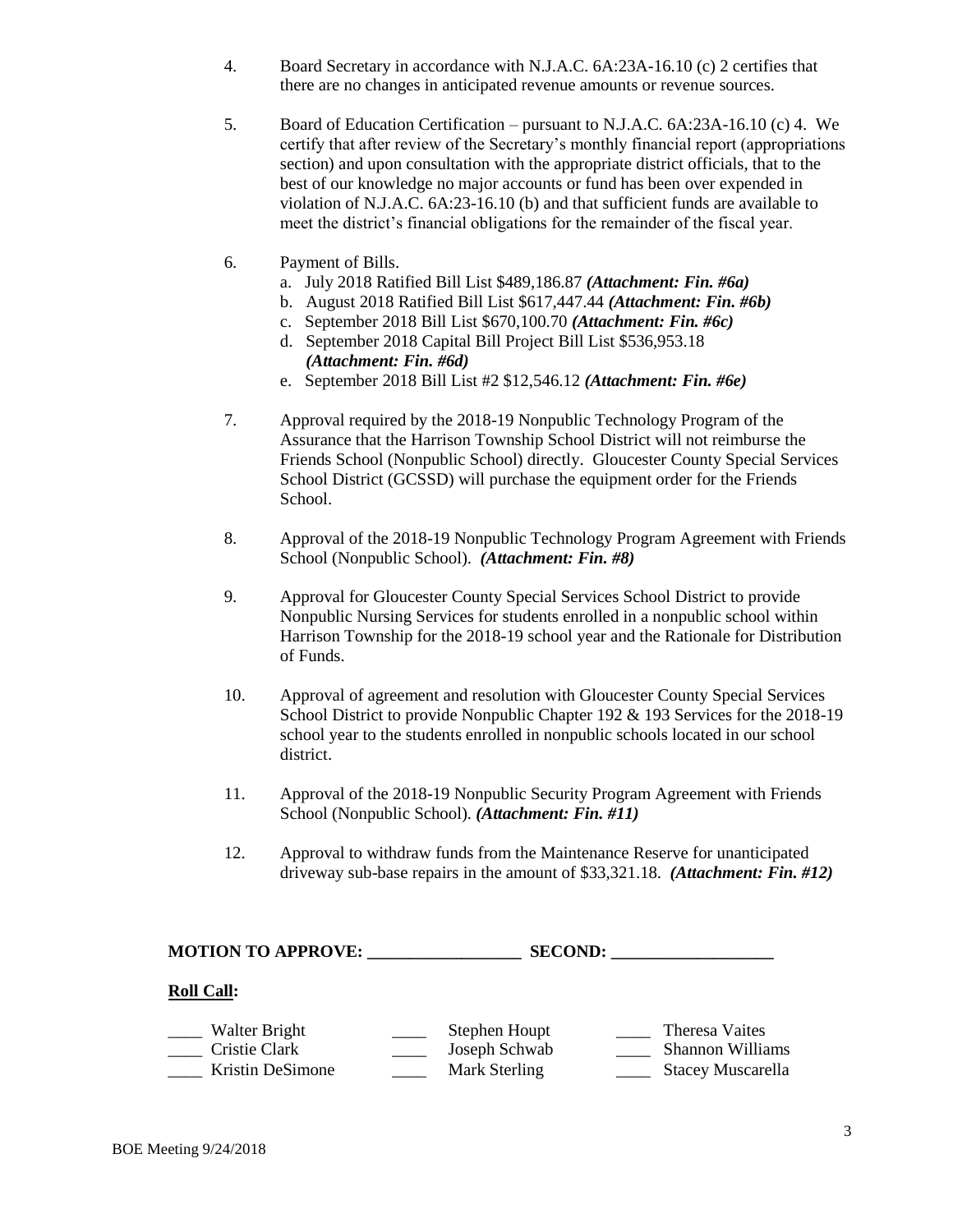## **X. Superintendent's Report**

A. Personnel

The Superintendent recommends to the Board of Education the approval of the following action items:

- 1. Acceptance of the resignation of Colleen Clement, Special Education Teacher at Harrison Township School, effective September 1, 2018.
- 2. Acceptance of the resignation of John Ambacher, Grade Five Teacher at Pleasant Valley School, effective September 1, 2018 (as per correspondence received August 31, 2018).
- 3. Acceptance of the resignation of Michelle Cesaro, Special Education Aide at Pleasant Valley School, effective August 23, 2018 (as per voicemail received August 22, 2018).
- 4. Acceptance of the resignation of Stephanie Clowney, General Aide at Pleasant Valley School, effective September 6, 2018 (as per email received September 4, 2018).
- 5. Retroactive approval of the employment of Sarah McCafferty of Mullica Hill, as Special Education Teacher at Harrison Township School, effective September 1, 2018 through June 30, 2019, with a salary at BA, Step 1 (\$50,535.00) plus benefits, as established in accordance with the 2016-2019 contract between H.T.E.A. and H.T.B.O.E, pending receipt of required clearances. *(Attachment: Pers. #5)*
- 6. Approval of the employment of Karen Clemmenson, current substitute teacher, as part-time special education aide effective October 15, 2018 through June 30, 2019 at Step 1 (\$17.05 per hour) as established in accordance with the 2016-2019 contract between H.T.E.A. and H.T.B.O.E.
- 7. Approval of the employment of Patricia Cinko, current 2.75 hour General Aide, as 5.0 hour General Aide at Pleasant Valley School, effective September 25, 2018 through June 30, 2019 as response to student need.
- 8. Approval of the employment of Linda Pennypacker, current substitute aide, as 2.75 hour General Aide at Pleasant Valley School, effective September 25, 2018 through January 30, 2018 at Step 1 (\$11.90 per hour) as established in accordance with the 2016-2019 contract between H.T.E.A. and H.T.B.O.E.
- 9. Approval of the following staff members in the stipend positions listed below, effective September 1, 2018 through June 30, 2019, with a stipend established at \$1,000.00 each:
	- a. Public Relations Building Liaison, HTS Michelle DeLorenzo
	- b. Public Relations Building Liaison, PVS Cathy Porter
	- c. 504 Coordinators, HTS Jean Marie Sutton and Heather Schank
	- d. 504 Coordinator, PVS Linda Ott
	- e. I&RS Coordinator, HTS Jean Marie Sutton
	- f. I&RS Coordinator, PVS Kate Linnehan
- 10. Approval of Christie Mamaluy and Chelsea Azzari as Student Council Advisors at Pleasant Valley School, effective September 1, 2018 through June 30, 2019, with a stipend established at \$750.00 each.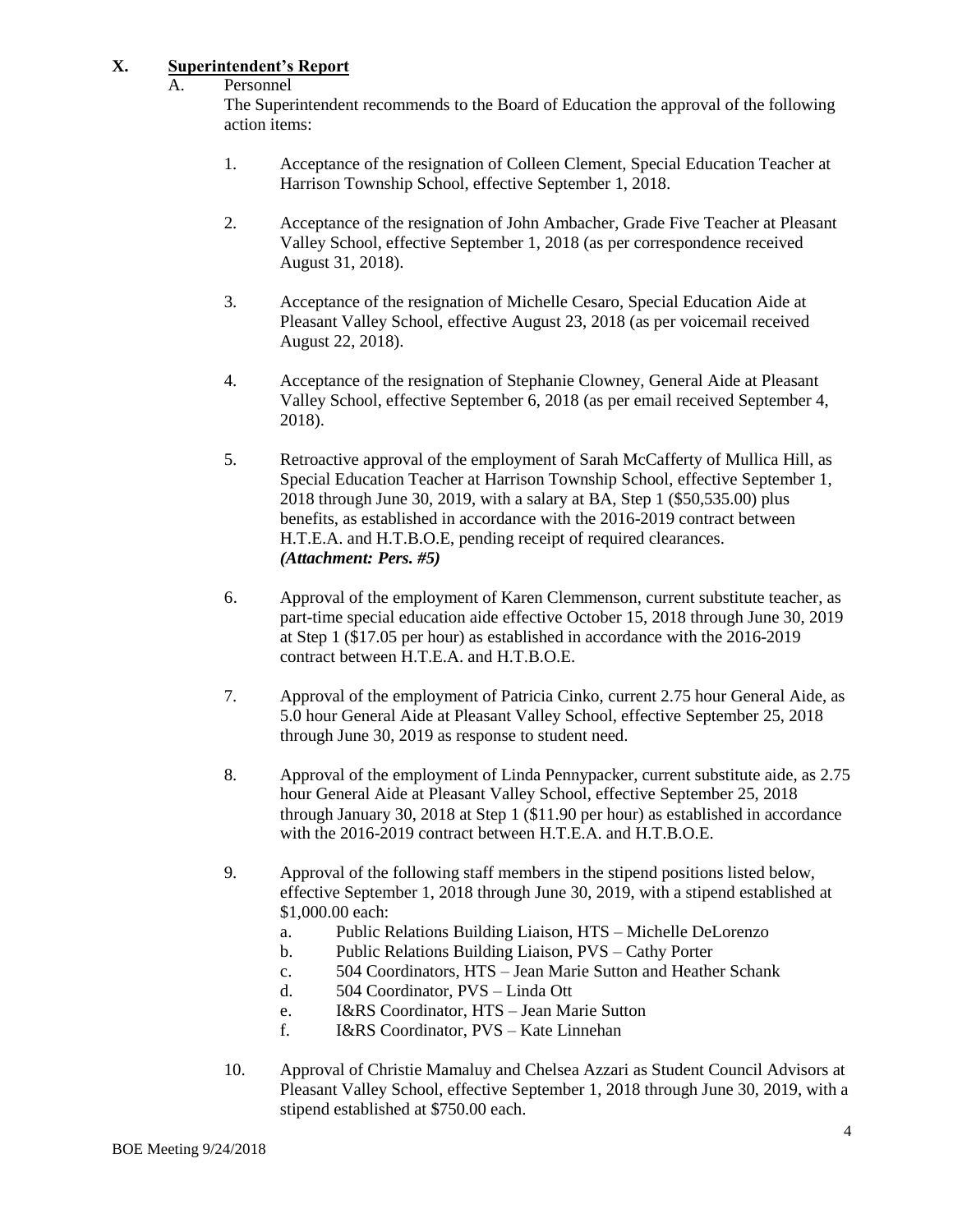- 11. Approval of Laura Richardson (PVS) and Nicole Grieb (HTS) as Circle of Friends Advisors, effective September 1, 2018 through June 30, 2019, with a stipend established at \$550.00 each.
- 12. Approval of Nate Kahn as School Band Director at Pleasant Valley School, effective September 1, 2018 through June 30, 2019, with a stipend established at \$2,400.00.
- 13. Approval of Brian Gray as School Detention Monitor at Pleasant Valley School, as needed throughout the 2018-2019 school year at the contractual, hourly, student contact time rate.
- 14. Approval of Jennifer Boston and Alexis Manzo as Odyssey of the Mind coaches at Pleasant Valley School for student participants, effective September 1, 2018 through June 30, 2019, as needed throughout the year at the contractual, hourly, student contact time rate.
- 15. Approval of Karl Hedenberg and Krissy Love as Safety Patrol Coordinators at Pleasant Valley School, effective September 1, 2018 through June 30, 2019, with a stipend established at \$300.00 each.
- 16. Approval of Diane Eisenhart as Head Teacher at Pleasant Valley School, effective September 1, 2018 through June 30, 2019, with a stipend established at \$1,000.00.
- 17. Approval of the employment of William Allen, current substitute transportation aide, as a contracted transportation aide, effective September 25, 2018 through June 30, 2019, at the current first-year rate of \$10.00 per hour.
- 18. Approval of the employment of Richard McGee, current substitute transportation aide, as a contracted transportation aide, effective September 25, 2018 through June 30, 2019, at the current first-year rate of \$10.00 per hour.
- 19. Approval of the employment of the following as substitutes for the district on an as-needed basis, effective through June 30, 2019, at the currently-approved hourly and daily rates, pending receipt of required clearances:
	-
	-
	- e. Jessica Caucci Teacher f. Michelle Fiordaliso Teacher
	- g. Kristen DiMatteo Teacher h. Kathleen Brown Teacher
	- i. Melodie Norton Teacher i. Sarah Lessman Teacher
	- k. Susan Washburn Teacher 1. Adrienne Meader Teacher
	-
	- o. Nichole Camp Teacher p. Shane Walsh Teacher
	-
	- s. Christina Czajkowski Aide t. Rose Rainas Aide
	-
- a. Deborah Carson Teacher b. Rebecca Mallery Teacher
- c. Michaela Counselor Teacher d. Richenda Stallard Teacher & Aide
	-
	-
	-
	-
- m. Jen Andiorio Teacher n. Donna Amira Teacher
	-
- q. Kathleen Weiss Teacher r. Caitlyn Czajkowski Aide
	-
- u. Robin Edelson Trans. Aide v. Sharon Flamini Trans. Sec. & Aide

#### **MOTION TO APPROVE: \_\_\_\_\_\_\_\_\_\_\_\_\_\_\_\_\_\_ SECOND: \_\_\_\_\_\_\_\_\_\_\_\_\_\_\_\_\_\_\_**

#### **Roll Call:**

| Walter Bright    | Stephen Houpt | Theresa Vaites          |
|------------------|---------------|-------------------------|
| Cristie Clark    | Joseph Schwab | <b>Shannon Williams</b> |
| Kristin DeSimone | Mark Sterling | Stacey Muscarella       |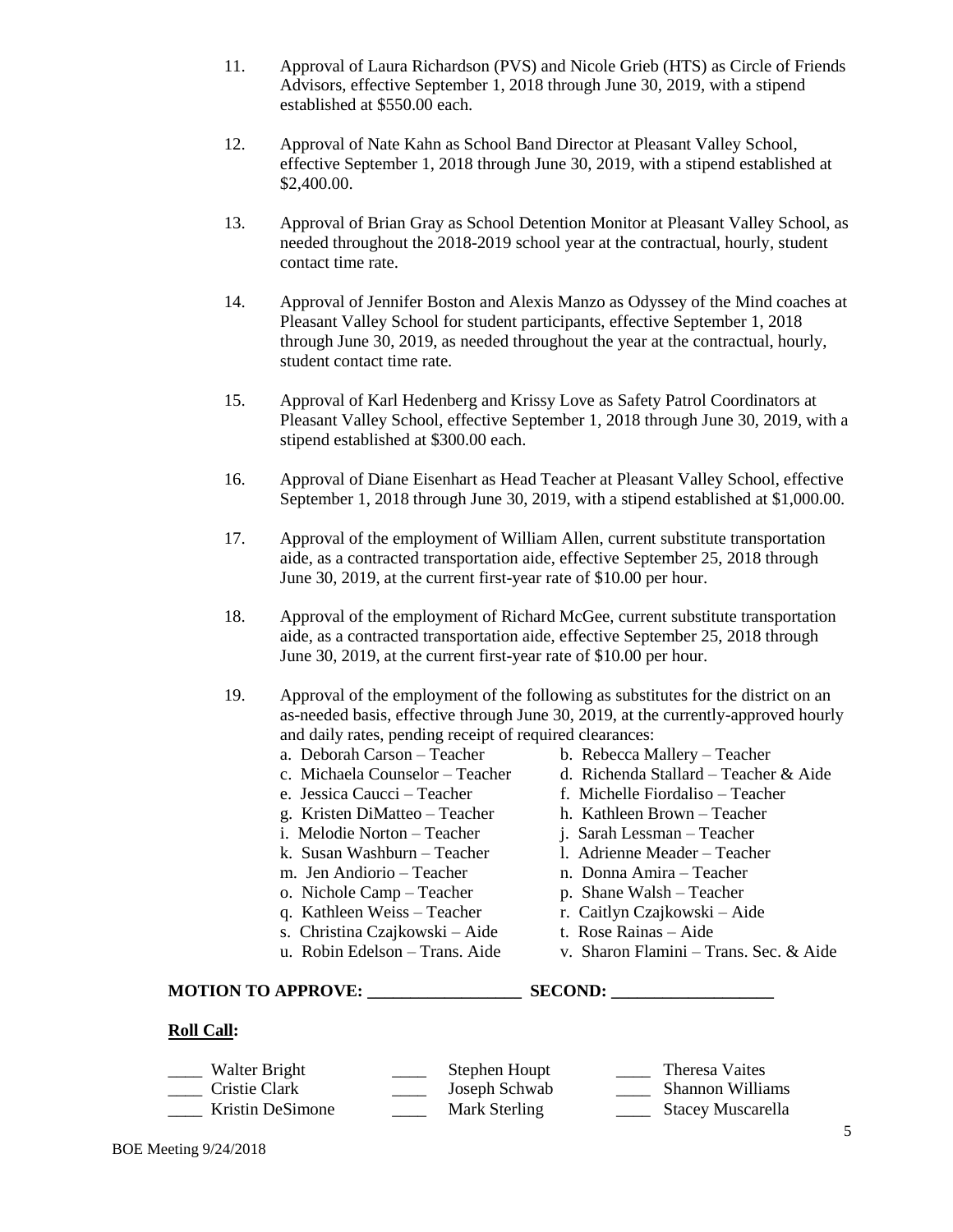B. Education

It is recommended that the Board of Education approve the following action items:

1. *No items at this time.*

## **MOTION TO APPROVE: \_\_\_\_\_\_\_\_\_\_\_\_\_\_\_\_\_\_ SECOND: \_\_\_\_\_\_\_\_\_\_\_\_\_\_\_\_\_\_\_**

### **Roll Call:**

| Walter Bright    | Stephen Houpt | Theresa Vaites          |
|------------------|---------------|-------------------------|
| Cristie Clark    | Joseph Schwab | <b>Shannon Williams</b> |
| Kristin DeSimone | Mark Sterling | Stacey Muscarella       |

C. Administration

It is recommended that the Board of Education approve the following action items:

- 1. Approval of Lori Hynes to attend *The New Jersey Association of Learning Consultants Fall Symposium 2018* on October 18-19, 2018 in Somerset, NJ at a cost of \$255.00 plus mileage reimbursement.
- 2. Approval of Jennifer Hackett-Slimm to attend *School Safety Specialist Academy, Gang Training & Suspicious Activity Sessions* on Tuesday, October 2, 2018 in Hamilton NJ at no cost, mileage reimbursement only.
- 3. Approval of AnnaLisa Rodano to attend *McKinney-Vento Homeless Education 101: An Introduction and Overview* on October 1, 2018 in Sewell at no cost.
- 4. Approval of Chad Flexon to attend *Handle with Care Training* on October 18, 2018 in Vineland, NJ at a cost of \$450.00 plus mileage reimbursement.
- 5. Approval of Jennifer Boston to attend *Online Tools for the Busy Classroom Teacher* on December 13, 2018 in Mullica Hill at a cost of \$139.00 plus mileage reimbursement.
- 6. Approval of Jacqueline Sanders and Lisa Hardman to attend *Co-Teaching: Why and How?* On September 27, 2018 in Mullica Hill at a cost of \$139.00 each plus mileage reimbursement.
- 7. Approval of the following to attend *#rewire: Global Learning Experience* on October 5, 2018 in Tabernacle, NJ at no cost. Mileage reimbursement only:
	- a. Taylor Johnson b. Ashley Corey
	- c. Lori Johns d. Kate Linnehan
	-
- 
- e. Kim Hood f. Christie Mamaluy<br>g. Jennifer Hackett-Slimm h. AnnaLisa Rodano g. Jennifer Hackett-Slimm h.
- 8. Approval of the following to attend *#rewire: Global Learning Experience* on October 6, 2018 in Tabernacle, NJ at no cost. Mileage reimbursement only:
	-
	- a. Andrew Davis b. Chad Flexon
	- c. Colleen Hayes d. Laura Sabatano
- -
- 
- e. Kelly Ferrara f. Olivia Langerhans
- g. Jennifer Hackett-Slimm h. AnnaLisa Rodano
- 9. Approval of Linda Ott to attend *Mindfulness in Society* in Concord, NH on September 8, 2018 at no cost or mileage reimbursement.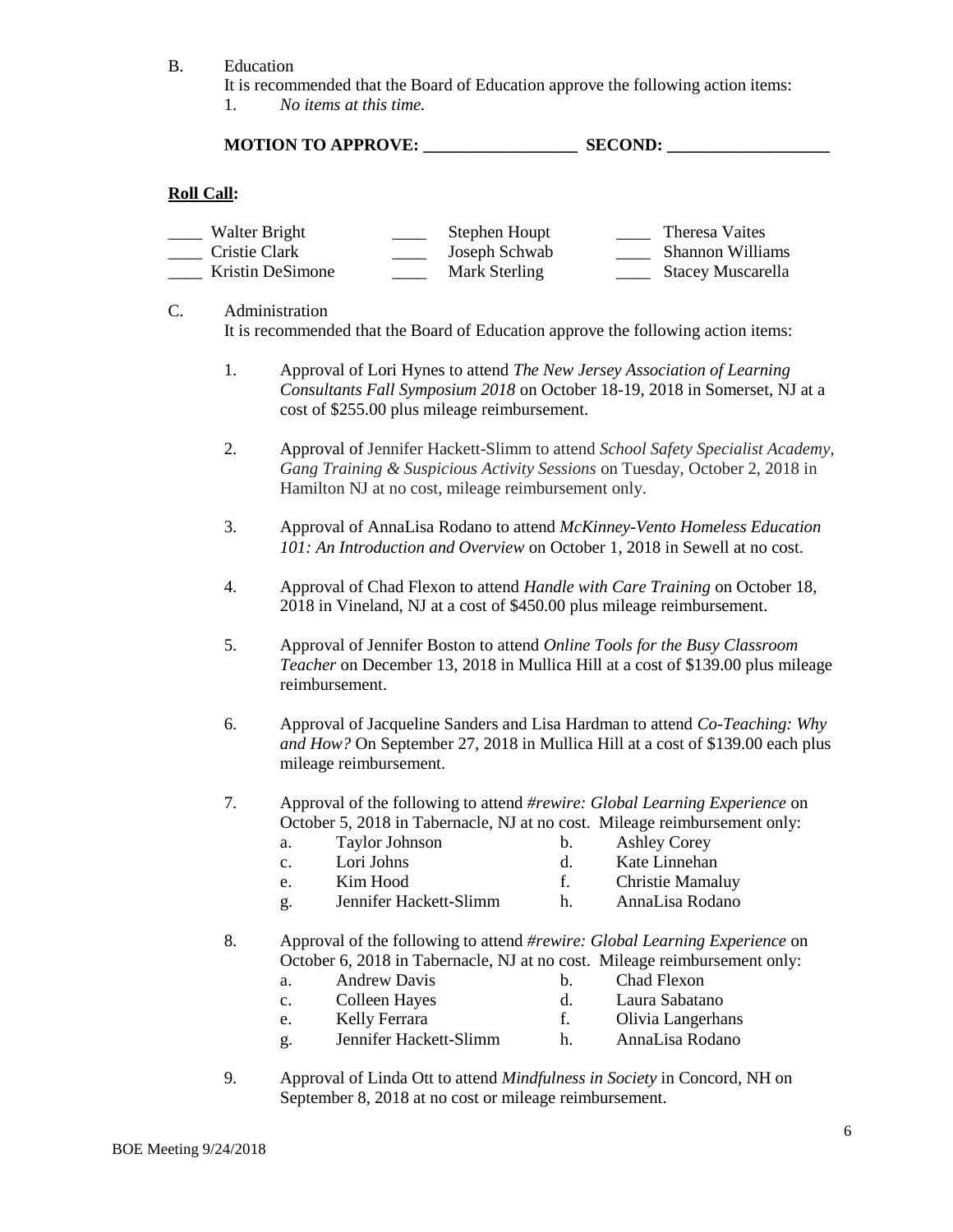- 10. Approval of the following to attend *STEAM Tank Finals* on October 24, 2018 in Atlantic City, NJ at no cost. Mileage reimbursement only:
	- a. Chad Flexon b. Laura Richardson
	- c. Chrissy Rivera
- 11. Approval of Chrissy Rivera and Annamarie Mason to attend *Culturally Relevant Instruction* on October 5, 2018 in Monroe Township at a cost of \$149.00 each plus mileage reimbursement.
- 12. Approval of Heather Leonardi to complete online Wilson Language Training at a cost of \$610.00.
- 13. Approval of the placement of Barbara Ruiz as mentor teacher to Sarah McCafferty at Harrison Township School for a period of 30 weeks during the 2018-2019 school year under the auspices of the New Jersey Provisional Teacher Program.
- 14. Approval of the following student field trips during the 2018-2019 school year:
	- a. Pre-Kindergarten classes to:
		- 1. Creamy Acres in Mullica Hill on October 23, 2018.
		- 2. Amish Market in Mullica Hill on November 15, 2018.
	- b. Kindergarten classes to:
		- 1. Mood's Farm Market in Mullica Hill on October 1, 2018.
		- 2. Mullica Hill Police Station in January 2019.
		- 3. Gloucester County Library (walking trip) in Spring 2019.
		- 4. Mullica Hill Post Office in Spring 2019.
- 15. Approval of the reimbursement of graduate tuition cost to Michelle Mangaro following successful completion of the following courses through Rowan Global, per the 2016-2019 agreement between H.T.E.A. and H.T.B.O.E., requested as amounts stated, with reimbursement June 2019:
	- a. Seminar and Research in Reading September 2018 through December 2018 - \$1,995.00.
- 16. Approval of the reimbursement of tuition cost to Raymond Meyers following successful completion of the following courses through Rutgers University, requested amounts as stated:
	- a. Structural and Mechanical Systems November 2018 \$498.00
- 17. Approval to use Clearview High School as an emergency evacuation/reunification site, if necessary, for the 2018-19 school year.
- 18. Acknowledgement of safety drills conducted in the district schools:
	- a. Fire Drill
		- 1) Pleasant Valley School September 7, 2018 (AM)
		- 2) Harrison Township School September 19, 2018 (AM)

## **MOTION TO APPROVE: \_\_\_\_\_\_\_\_\_\_\_\_\_\_\_\_\_\_ SECOND: \_\_\_\_\_\_\_\_\_\_\_\_\_\_\_\_\_\_\_**

## **Roll Call:**

| Walter Bright    | Stephen Houpt | Theresa Vaites           |
|------------------|---------------|--------------------------|
| Cristie Clark    | Joseph Schwab | <b>Shannon Williams</b>  |
| Kristin DeSimone | Mark Sterling | <b>Stacey Muscarella</b> |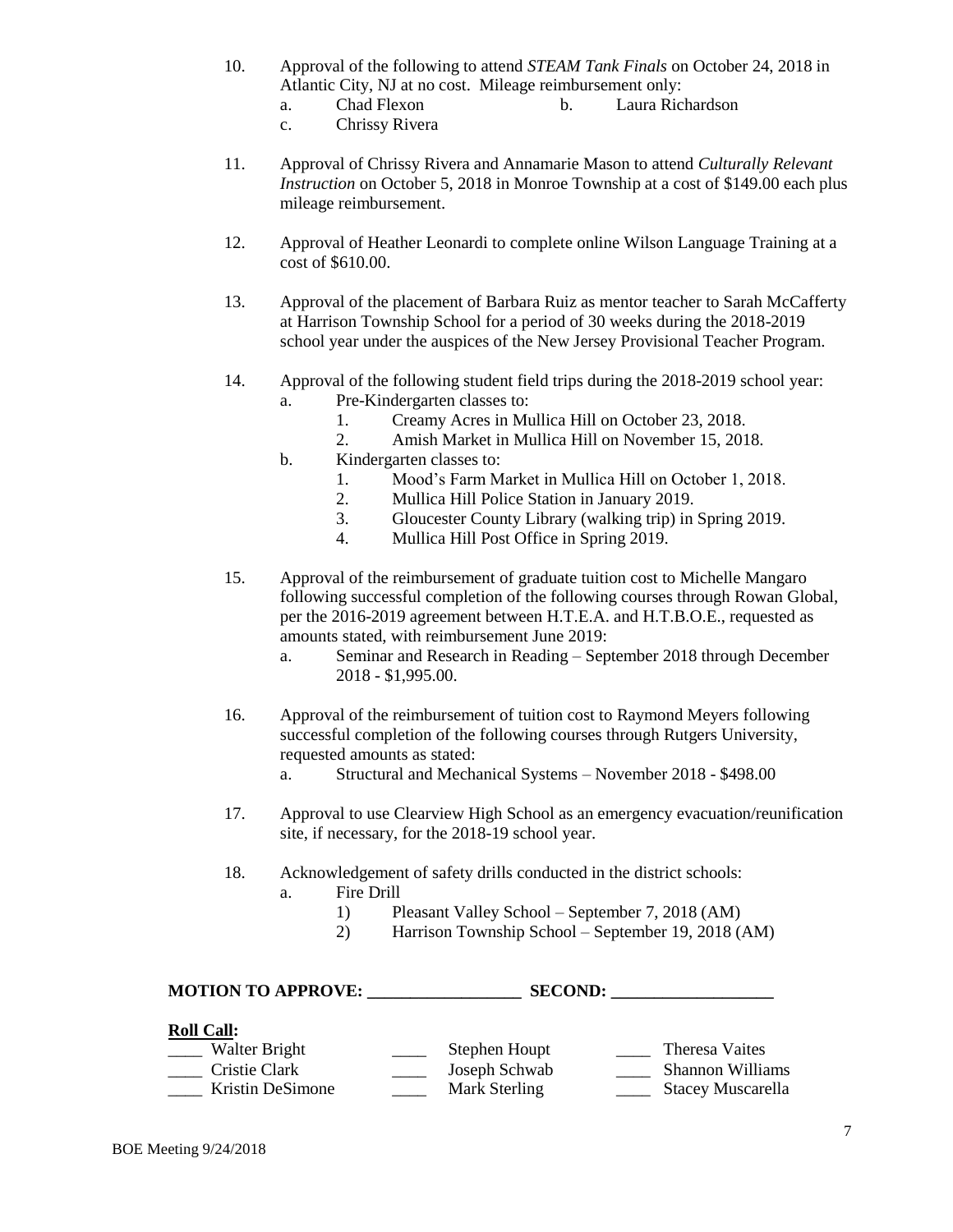D. Policy

It is recommended that the Board of Education approve the following action items:

1. *No items at this time.*

| <b>MOTION TO APPROVE:</b>                          |                                                 | <b>SECOND:</b> |                                                                |
|----------------------------------------------------|-------------------------------------------------|----------------|----------------------------------------------------------------|
| <b>Roll Call:</b>                                  |                                                 |                |                                                                |
| Walter Bright<br>Cristie Clark<br>Kristin DeSimone | Stephen Houpt<br>Joseph Schwab<br>Mark Sterling |                | Theresa Vaites<br><b>Shannon Williams</b><br>Stacey Muscarella |

E. Transportation It is recommended that the Board of Education approve the following action items:

- 1. Approval of Joint Transportation Agreement for Bus Route SH-1 with South Harrison Township Board of Education to provide transportation for ten (10) students to the South Harrison Elementary School for the period of September 5, 2018 through June 20, 2019 for a revenue of \$46,000.00. *(Attachment: Trans. #1)*
- 2. Approval of Joint Transportation Agreement for Bus Route ESY 18-5 with Clearview Regional High School District to provide transportation for one (1) student to the Sebater School located in Vineland, New Jersey for the period of July 9, 2018 through August 2, 2018 for a revenue of \$2,160.00. *(Attachment: Trans. #2)*
- 3. Approval of Joint Transportation Agreement for Bus Route V-1 with Clearview Regional School District to provide transportation for one (1) student to the Veterans Memorial School located in Vineland, New Jersey for the period of September 6, 2018 through June 18, 2019 for a revenue of \$19,000.00. *(Attachment: Trans. #3)*
- 4. Approval of Joint Transportation Agreement with Gateway Regional High School District to provide transportation for Student #23194 to LARC School in Bellmawr, New Jersey on Bus Route GWS-3 for the 2018-19 school year from September 4, 2018 through June 30, 2019 at a cost of \$17,022.60. *(Attachment: Trans. #4)*

**MOTION TO APPROVE: \_\_\_\_\_\_\_\_\_\_\_\_\_\_\_\_\_\_ SECOND: \_\_\_\_\_\_\_\_\_\_\_\_\_\_\_\_\_\_\_**

#### **Roll Call:**

| Walter Bright    | Stephen Houpt | Theresa Vaites           |
|------------------|---------------|--------------------------|
| Cristie Clark    | Joseph Schwab | <b>Shannon Williams</b>  |
| Kristin DeSimone | Mark Sterling | <b>Stacey Muscarella</b> |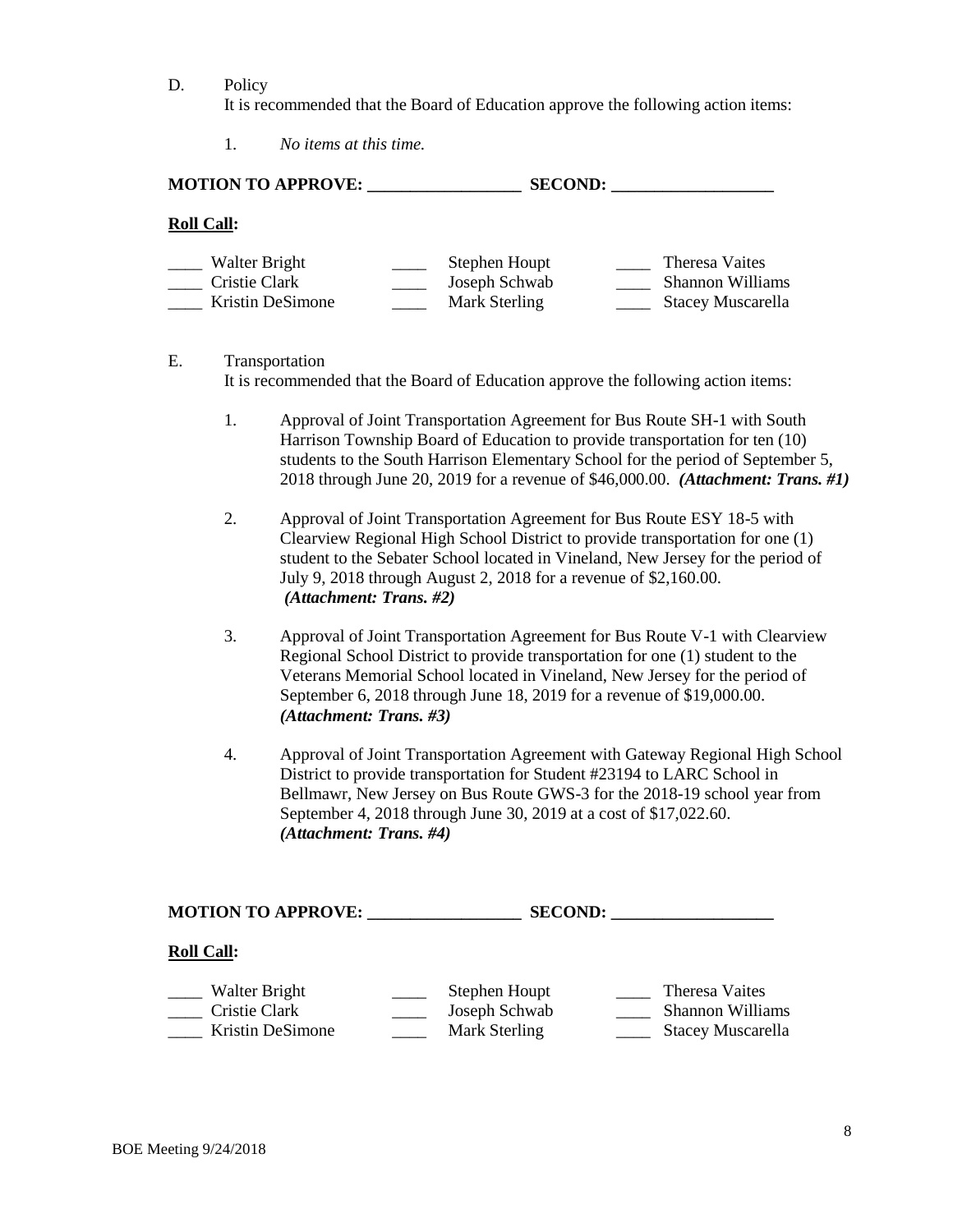F. Buildings & Grounds

It is recommended that the Board of Education approve the following action items:

- 1. Approval of Change Order #4 for the HTS Roof Project in the amount of \$4,843.19 to add an additional roof hatch to the K-2 Gym area. *(Attachment: B&G #1)*
- 2. Approval of Change Order #1 for the PVS Visitor Entrance Project in the amount of \$4,197.50 to remove and replace a portion of the existing concrete sidewalk at the front of the school. *(Attachment: B&G #2)*
- 3. Approval of the submission of the Comprehensive Maintenance Plan to the Gloucester County Office of the Department of Education. *(Attachment: B&G #3)*
- 4. Approval of the following groups to utilize the facilities for the 2018-19 fiscal year at outlined below:

| <b>Name</b>                  | Location                   | <b>Type of Use</b>     |
|------------------------------|----------------------------|------------------------|
| <b>Boy Scouts of America</b> | <b>HTS Activity Center</b> | Meetings               |
| <b>Girl Scouts</b>           | PVS Café                   | Meetings               |
| PVFit - Brian Gray           | <b>PVS Gym</b>             | <b>Fitness Classes</b> |
| HTYB                         | PVS Gym                    | Basketball             |
| <b>PTA</b>                   | PVS Café                   | Meeting                |
| Clearview Cheerleading       | PVS Café                   | Practice               |

## **MOTION TO APPROVE: \_\_\_\_\_\_\_\_\_\_\_\_\_\_\_\_\_\_ SECOND: \_\_\_\_\_\_\_\_\_\_\_\_\_\_\_\_\_\_\_**

#### **Roll Call:**

| Walter Bright    | Stephen Houpt | Theresa Vaites          |
|------------------|---------------|-------------------------|
| Cristie Clark    | Joseph Schwab | <b>Shannon Williams</b> |
| Kristin DeSimone | Mark Sterling | Stacey Muscarella       |

## **XI. New Business**

- 1. Eutopia Article<br>2. Homework Hiat
- Homework Hiatus
- 3. Branding Committee
- 4. Playground
- 5. Community 911 Memorial Dedication

### **XII. Old Business**

1. Wellness Grant Program – Biometric Screening follow-up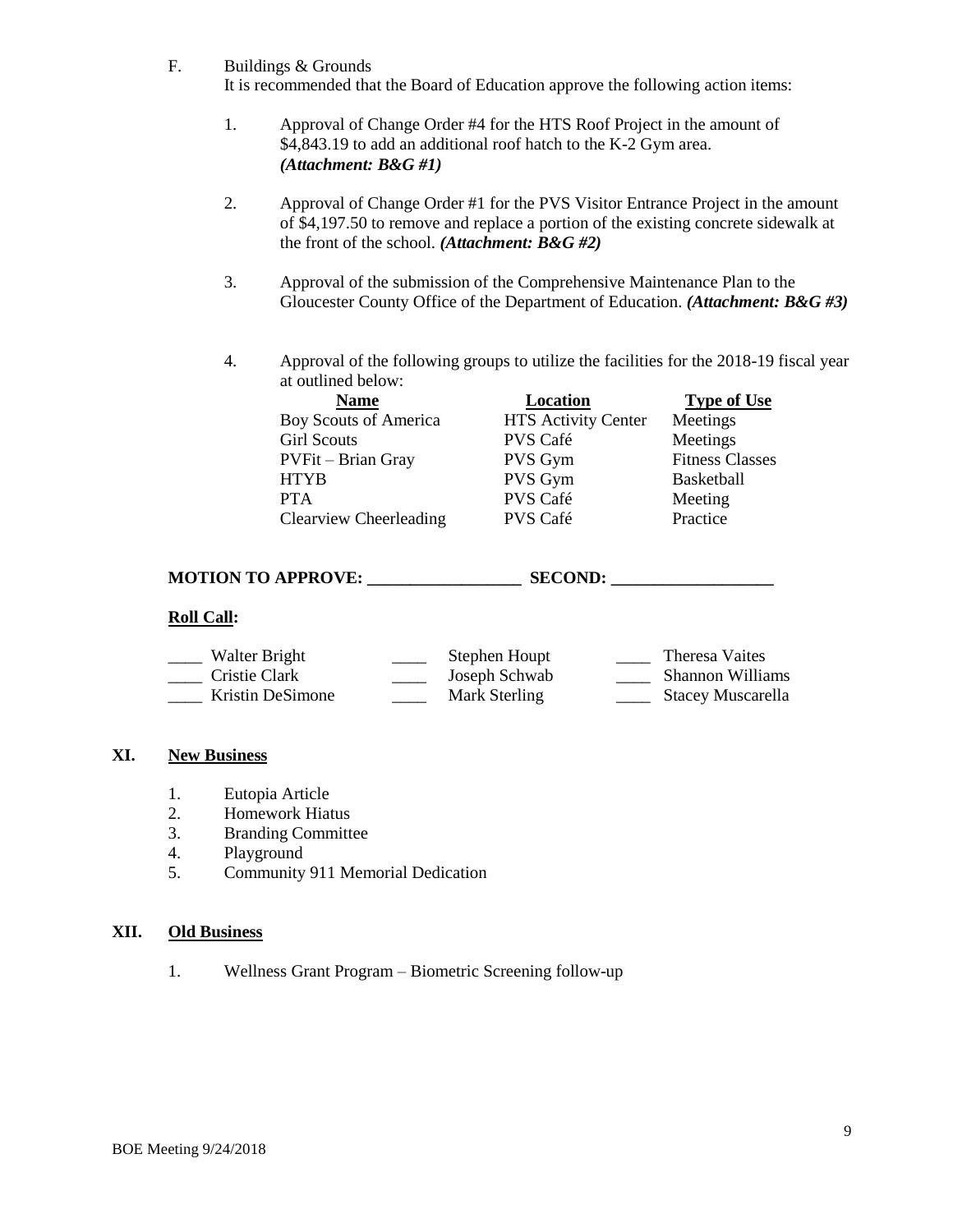# **XIII. Audience Participation II**

| XIV. | <b>Recess Into Executive Session (if necessary):</b><br>It is recommended that the Board of Education, by Resolution, adjourn into Executive Session<br>from which the general public will be excluded to discuss school matters. The results of this<br>session will be made public immediately after or as soon thereafter as a decision is reached. Action<br>may be taken. |                          |                            |  |  |
|------|--------------------------------------------------------------------------------------------------------------------------------------------------------------------------------------------------------------------------------------------------------------------------------------------------------------------------------------------------------------------------------|--------------------------|----------------------------|--|--|
|      |                                                                                                                                                                                                                                                                                                                                                                                |                          |                            |  |  |
|      |                                                                                                                                                                                                                                                                                                                                                                                | Time: Voice vote: ______ |                            |  |  |
| XV.  | <b>Out of Executive Session</b>                                                                                                                                                                                                                                                                                                                                                |                          |                            |  |  |
|      |                                                                                                                                                                                                                                                                                                                                                                                | Time: Voice vote: ______ |                            |  |  |
| XVI. | <b>Adjournment</b>                                                                                                                                                                                                                                                                                                                                                             |                          |                            |  |  |
|      |                                                                                                                                                                                                                                                                                                                                                                                |                          | MOTION TO APPROVE: SECOND: |  |  |
|      |                                                                                                                                                                                                                                                                                                                                                                                | Time: Voice Vote:        |                            |  |  |